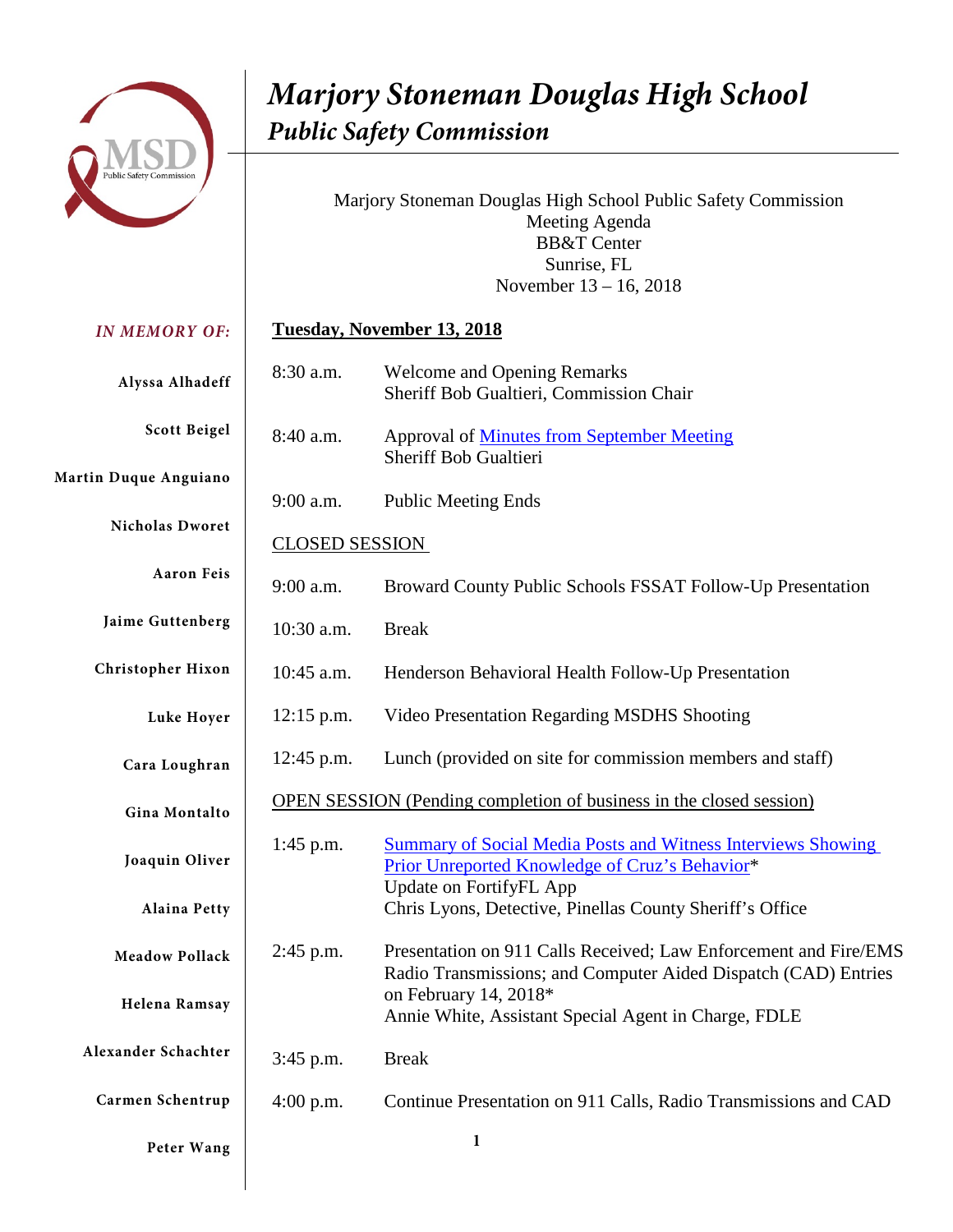

*IN MEMORY OF:* **Alyssa Alhadeff Scott Beigel Martin Duque Anguiano Nicholas Dworet Aaron Feis Jaime Guttenberg Christopher Hixon Luke Hoyer Cara Loughran Gina Montalto Joaquin Oliver Alaina Petty Meadow Pollack Helena Ramsay Alexander Schachter Carmen Schentrup** Entries\* 5:00 p.m. Presentation on BSO and CSPD Active Assailant Policies and Training, Including Training Received by Former SRO Deputy Scot Peterson Chuck Massucci, Special Agent, FDLE 6:00 p.m. Public Comment (must complete comment card and remarks are limited to 3 minutes each) 6:15p.m. Adjourn **Wednesday, November 14, 2018** 8:30 a.m. Presentation Regarding Physical Site and Site Security at MSDHS and Results of Teacher Interviews\* Walter Bonasoro, Detective, Pinellas County Sheriff's Office 10:30 a.m. Break 10:45 a.m. Presentation on Cruz's Cell Phone Content and Internet Searches John Suess, Sergeant, Pinellas County Sheriff's Office\* 12:00 p.m. Lunch (provided on site for commission members and staff) 1:00 p.m. Presentation on the Law Enforcement Response to MSDHS\* Sgt. John Suess 2:45 p.m. Break 3:00 p.m. Continue Law Enforcement Response Presentation\* 5:00 p.m. Public Comment (must complete comment card and remarks are limited to 3 minutes each) 5:15 p.m. Adjourn **Thursday, November 15, 2018** 8:30 a.m. Continue Law Enforcement Response Presentation\* 10: 30 a.m. Break 10:45 a.m. Continue Law Enforcement Response Presentation\*

**Peter Wang**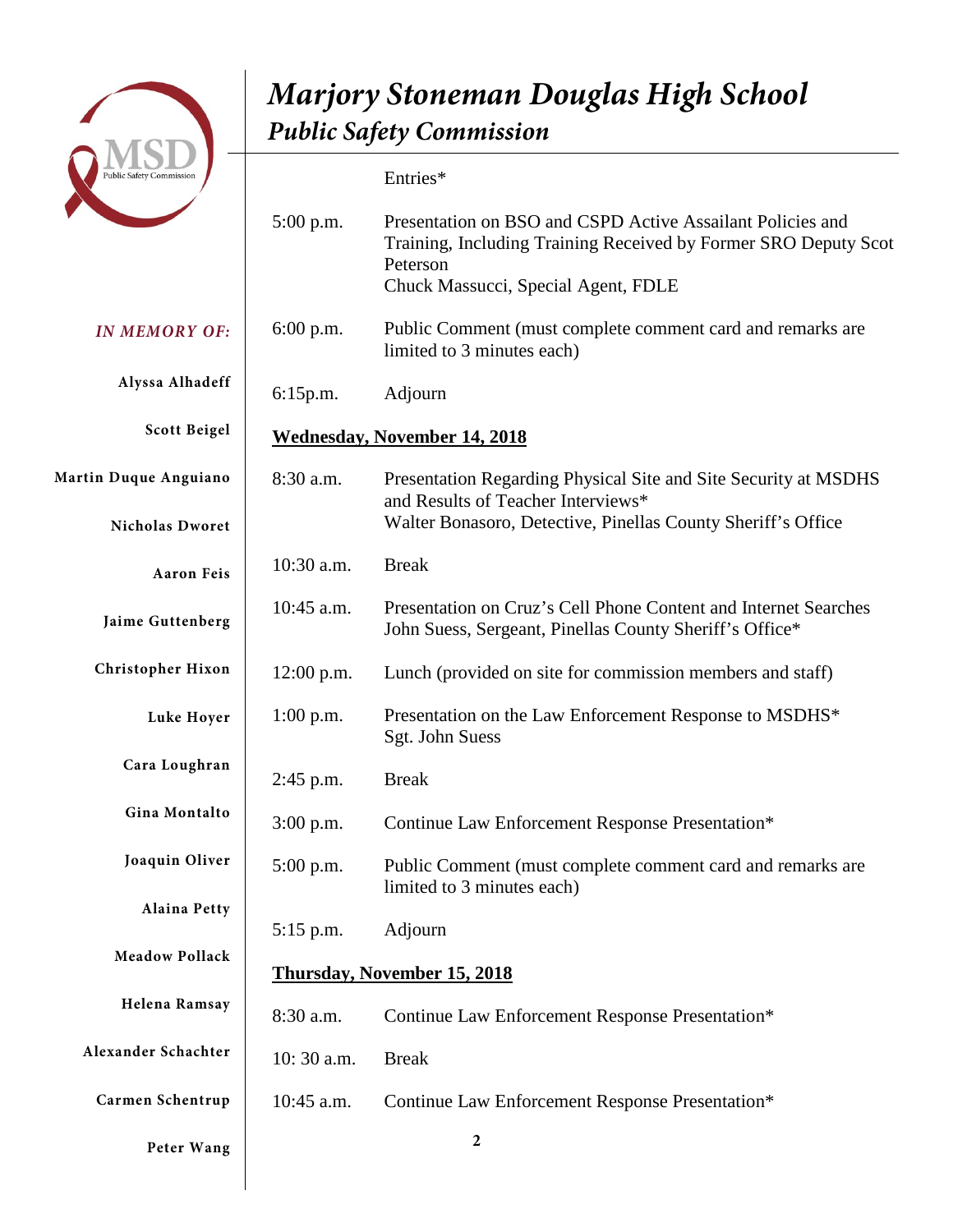

|                       | $12:00$ p.m.                                                                                                                                                                                                                                          | Lunch (provided on site for commission members and staff)                                           |
|-----------------------|-------------------------------------------------------------------------------------------------------------------------------------------------------------------------------------------------------------------------------------------------------|-----------------------------------------------------------------------------------------------------|
|                       | $1:00$ p.m.                                                                                                                                                                                                                                           | Presentation on the Fire/EMS Response to MSDHS and Results of<br>Interviews Regarding Medical Care* |
| <b>IN MEMORY OF:</b>  |                                                                                                                                                                                                                                                       | Chuck Massucci, Special Agent, FDLE                                                                 |
| Alyssa Alhadeff       | $2:00$ p.m.                                                                                                                                                                                                                                           | Testimony of Former Deputy Scot Peterson**                                                          |
| <b>Scott Beigel</b>   | $3:00$ p.m.                                                                                                                                                                                                                                           | <b>Break</b>                                                                                        |
| Martin Duque Anguiano | $3:15$ p.m.                                                                                                                                                                                                                                           | Former Deputy Peterson Testimony Continued**                                                        |
| Nicholas Dworet       | **Superintendent Runcie's Testimony may begin at 2:00 p.m., followed by Sheriff<br>Israel at 3:45 p.m. The times and order of appearance for this portion of the agenda<br>is subject to change depending on Peterson's appearance and participation. |                                                                                                     |
| <b>Aaron Feis</b>     | $4:15$ p.m.                                                                                                                                                                                                                                           | Testimony by Superintendent Robert Runcie                                                           |
| Jaime Guttenberg      | $5:15$ p.m.                                                                                                                                                                                                                                           | <b>Testimony by Sheriff Scott Israel</b>                                                            |
| Christopher Hixon     | $6:15$ p.m.                                                                                                                                                                                                                                           | Public Comment (must complete comment card and remarks are<br>limited to 3 minutes each)            |
| Luke Hoyer            | 6:30 p.m.                                                                                                                                                                                                                                             | Adjourn                                                                                             |
| Cara Loughran         | Friday, November 16, 2018                                                                                                                                                                                                                             |                                                                                                     |
| Gina Montalto         | 8:30 a.m.                                                                                                                                                                                                                                             | Testimony by Chief Clyde Parry                                                                      |
| Joaquin Oliver        | 10:00 a.m.                                                                                                                                                                                                                                            | <b>Break</b>                                                                                        |
| <b>Alaina Petty</b>   | $10:15$ a.m.                                                                                                                                                                                                                                          | Overview of DOE Office of Safe Schools and Statewide Compliance<br>with SB7026                      |
| <b>Meadow Pollack</b> |                                                                                                                                                                                                                                                       | Damien Kelly, Director, DOE                                                                         |
| Helena Ramsay         | 11:15 a.m.                                                                                                                                                                                                                                            | Commission Discussion on Information Received From the FBI on<br>its Internal Review                |
| Alexander Schachter   | $12:00$ p.m.                                                                                                                                                                                                                                          | Lunch (provided on site for commission members and staff)                                           |
| Carmen Schentrup      | $1:00$ p.m.                                                                                                                                                                                                                                           | Commission Review of Recommendations and Findings for January                                       |
| Peter Wang            |                                                                                                                                                                                                                                                       | $\mathbf{3}$                                                                                        |